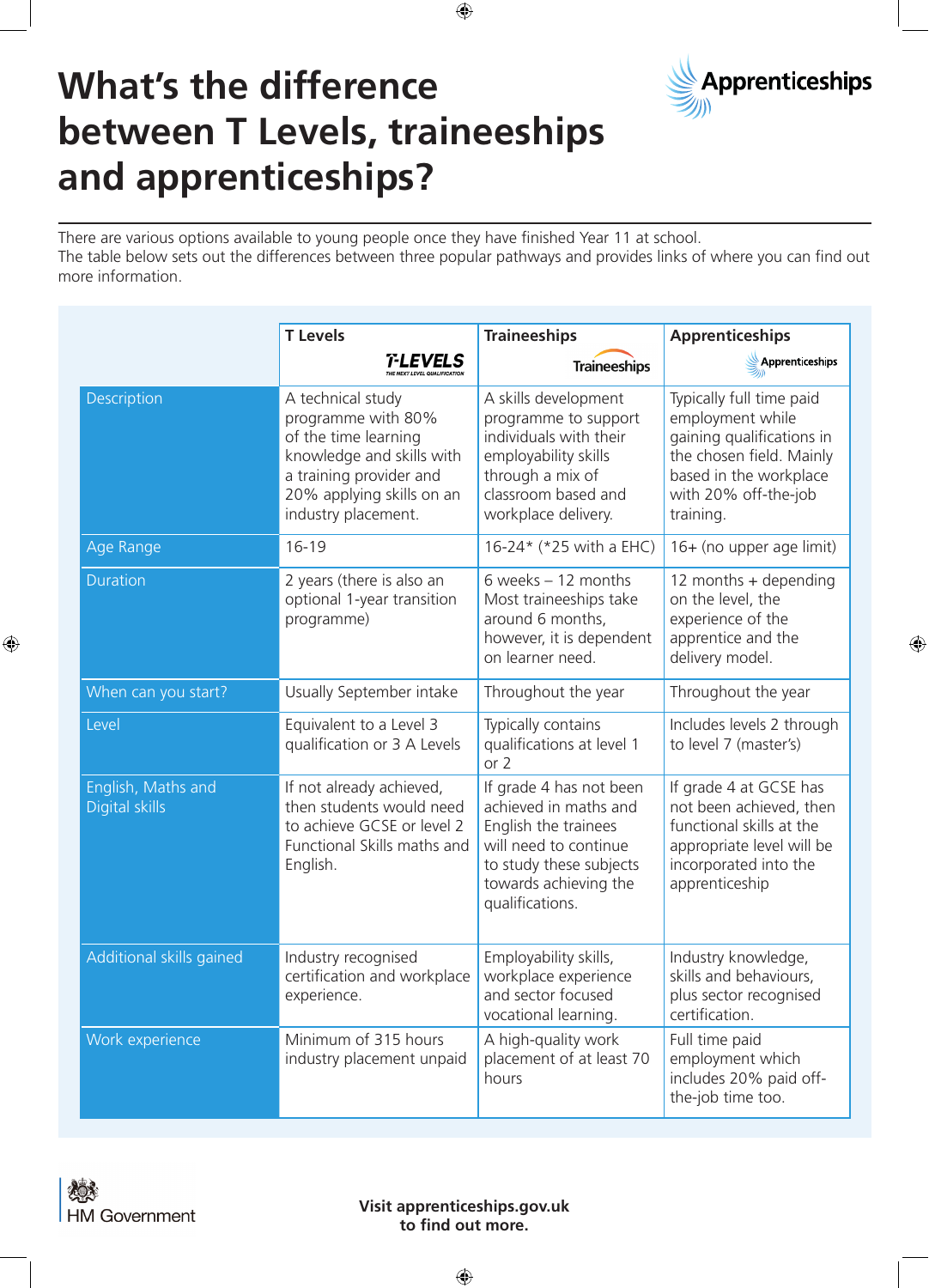

⊕

## **What's the difference between T Levels, traineeships and apprenticeships?**

|                                                 | <b>T Levels</b>                                                                                                                                                                                                          | <b>Traineeships</b>                                                                                                                                                                                                                                                        | <b>Apprenticeships</b>                                                                                                                                                                                                                                              |
|-------------------------------------------------|--------------------------------------------------------------------------------------------------------------------------------------------------------------------------------------------------------------------------|----------------------------------------------------------------------------------------------------------------------------------------------------------------------------------------------------------------------------------------------------------------------------|---------------------------------------------------------------------------------------------------------------------------------------------------------------------------------------------------------------------------------------------------------------------|
|                                                 | T-LEVELS<br><b>THE NEXT LEVEL QUALIFICATION</b>                                                                                                                                                                          | <b>Traineeships</b>                                                                                                                                                                                                                                                        | Apprenticeships                                                                                                                                                                                                                                                     |
| How are they assessed?                          | Students must get at least<br>an E grade on the core,<br>pass the occupational<br>specialism, achieve L2<br>English and maths, and<br>successfully complete the<br>industry placement to<br>receive their overall grade. | At the end of the<br>traineeship the trainee<br>will have an 'interview<br>experience'. Strengths<br>and development areas<br>are identified to help<br>them progress.<br>Observations, discussions<br>and assessments will be<br>carried out throughout<br>the programme. | The apprentice will<br>be observed, hold<br>discussions and complete<br>written work for the<br>training provider who<br>will grade the work.<br>At the end of the<br>apprenticeships the<br>apprentice will be<br>required to complete an<br>End Point Assessment. |
| How are they graded                             | Pass, Merit, Distinction<br>Distinction*<br>If not all elements are<br>met, they will receive a<br>statement of achievement                                                                                              | Traineeships are not<br>graded.                                                                                                                                                                                                                                            | Pass, Merit Distinction                                                                                                                                                                                                                                             |
| Salary                                          | Unpaid                                                                                                                                                                                                                   | Unpaid                                                                                                                                                                                                                                                                     | Paid at least the National<br>Minimum Wage for<br>apprentices                                                                                                                                                                                                       |
| Additional information                          | The provider may provide<br>discretionary financial<br>support.                                                                                                                                                          | Maybe eligible for travel,<br>meal, and childcare costs                                                                                                                                                                                                                    | In addition to their<br>salary, the apprentice will<br>receive the company's<br>rewards and annual<br>leave.                                                                                                                                                        |
| Are they included on the<br><b>UCAS tariff?</b> | Yes                                                                                                                                                                                                                      | <b>No</b>                                                                                                                                                                                                                                                                  | It will depend on the<br>qualifications included<br>within the Occupational<br>Standards.                                                                                                                                                                           |

 $\bigoplus$ 

 $\bigoplus$ 

**Visit apprenticeships.gov.uk to find out more.**